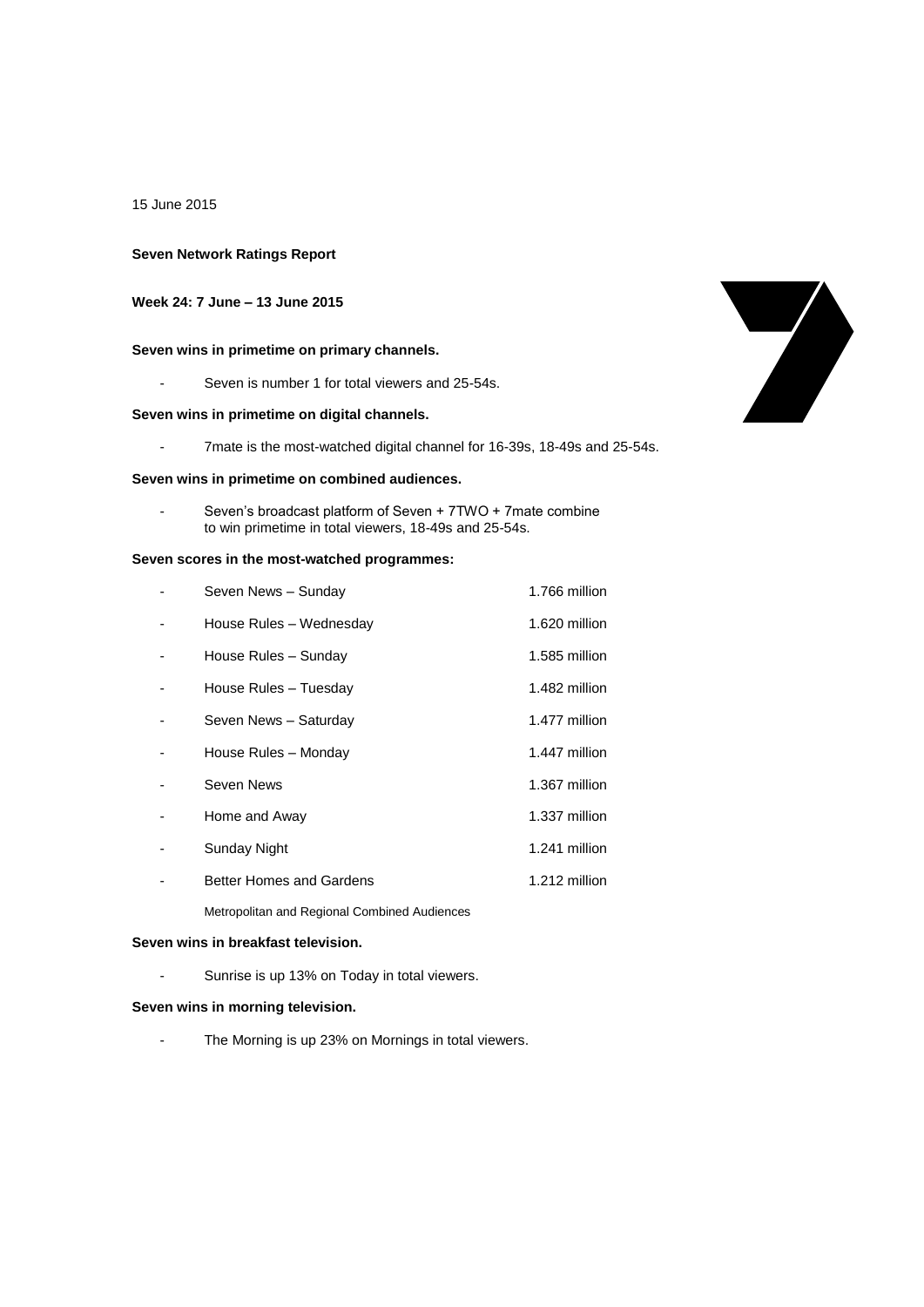## **Seven is number 1 in 2015**

- Seven is number 1 for total viewers, 16-39s, 18-49s and 25-54s in primetime on primary channels across the current television season.
- 7TWO is number 1 for total viewers in primetime on digital channels across the current television season. 7mate is number 1 for 16-39s.

### **Seven + 7TWO + 7mate is number 1 in 2015**.

- Seven's broadcast platform of Seven + 7TWO + 7mate is number 1 in primetime in total viewers, 16-39s, 18-49s and 25-54s on the combined audiences of all multiple channels across the current television season.

### **Primetime audience demographics for primary channels**

| 6.00pm-midnight Week 24, 2015 |       |       |       |            |            |  |
|-------------------------------|-------|-------|-------|------------|------------|--|
| <b>Audience shares</b>        | Seven | Nine  | Ten   | <b>ABC</b> | <b>SBS</b> |  |
| All People                    | 19.6% | 17.9% | 15.3% | 14.1%      | 4.8%       |  |
| 16-39s                        | 19.8% | 18.4% | 20.9% | 6.2%       | 2.8%       |  |
| 18-49s                        | 20.1% | 18.8% | 20.3% | 7.4%       | 3.5%       |  |
| $25 - 54s$                    | 20.2% | 19.5% | 19.5% | 8.2%       | 3.9%       |  |

### **Primetime audience demographics for digital channels**

| 6:00pm-midnight Week 24, 2015 |       |            |        |            |
|-------------------------------|-------|------------|--------|------------|
| <b>Audience shares</b>        | Total | $16 - 39s$ | 18-49s | $25 - 54s$ |
| 7TWO                          | 4.5%  | 1.2%       | 1.6%   | 1.9%       |
| 7 <sub>mate</sub>             | 4.4%  | 7.1%       | 6.3%   | 6.1%       |
| GO!                           | 4.8%  | 6.7%       | 5.9%   | 5.5%       |
| Gem                           | 3.3%  | 2.6%       | 2.6%   | 2.7%       |
| One:                          | 2.8%  | 2.9%       | 3.3%   | 3.4%       |
| Eleven                        | 2.7%  | 5.0%       | 4.2%   | 3.6%       |
| ABC <sub>2</sub> :            | 2.8%  | 3.4%       | 2.9%   | 2.7%       |
| ABC3                          | 0.7%  | 0.6%       | 0.6%   | 0.5%       |
| ABC News 24                   | 1.2%  | 0.7%       | 0.9%   | 0.9%       |
| SBS <sub>2</sub>              | 1.0%  | 1.6%       | 1.5%   | 1.2%       |
| <b>NITV</b>                   | 0.2%  | 0.2%       | 0.1%   | 0.1%       |

# **Primetime audience demographics for combined audiences of all channels**.

| 6:00pm-midnight Week 24, 2015 |       |       |            |            |  |  |
|-------------------------------|-------|-------|------------|------------|--|--|
| Seven                         | Nine  | Ten   | <b>ABC</b> | <b>SBS</b> |  |  |
| 28.6%                         | 25.9% | 20.8% | 18.8%      | 6.0%       |  |  |
| 28.1%                         | 27.7% | 28.8% | 10.9%      | 4.6%       |  |  |
| 27.9%                         | 27.3% | 27.8% | 11.9%      | 5.1%       |  |  |
| 28.1%                         | 27.7% | 26.5% | 12.4%      | 5.2%       |  |  |
|                               |       |       |            |            |  |  |

FTA Channels and Total TV

Copyright Oztam Data: Consolidated (Live + As Live + TSV) and Overnight (Live + As Live).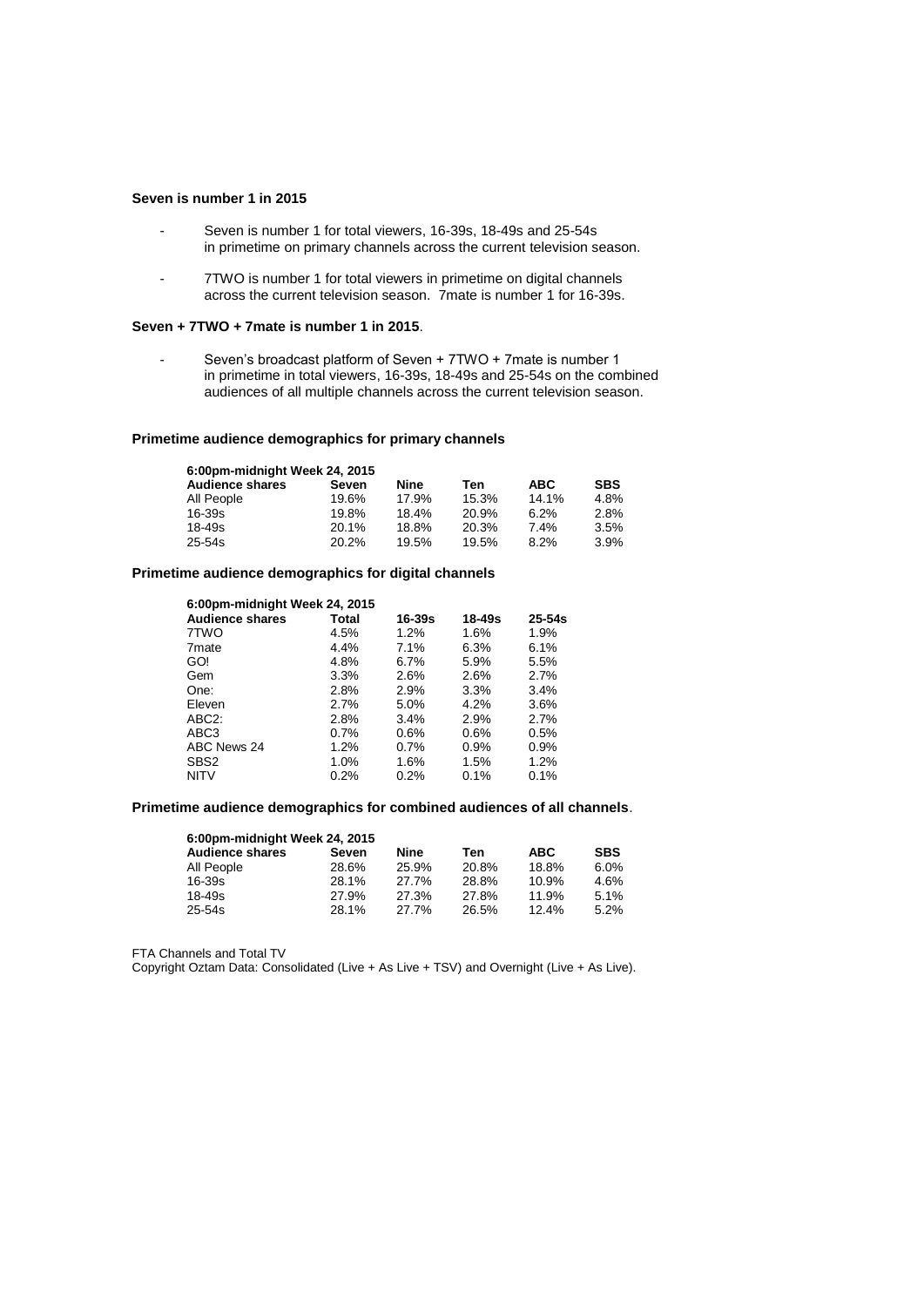### **Primetime Programming Analysis**

#### **Sunday**

- Seven wins in news.
- Seven wins in primetime on primary channels.
	- Seven is number 1 for total viewers, 18-49s and 25-54s.
	- Seven is up 31% on Nine and up 50% on Ten in total viewers.
	- Seven is up 11% on Nine in 16-39s. Seven is up 18% on Nine and leads Ten in 18-49s. Seven is up 16% on Nine and up 10% on Ten in 25-54s.
- Seven wins in primetime on digital channels.
	- 7mate is the most-watched digital channel for total viewers, 16-39s, 18-49s and 25-54s.
- Seven wins in primetime on combined audiences.
	- Seven + 7TWO + 7mate is number one for total viewers, 16-39s, 18-49s and 25-54s on the combined audiences of all channels.
	- Seven (Seven + 7TWO + 7mate) is up 37% on Nine (Nine + Go + Gem) and up 55% on Ten (Ten + One + Eleven) in total viewers.
	- Seven is up 36% on Nine and leads Ten in 16-39s. Seven is up 34% on Nine and up 9% on Ten in 18-49s. Seven is up 30% on Nine and up 19% on Ten in 25-54s.
- Seven wins in breakfast television. Weekend Sunrise is up 15% on Weekend Today.
- Seven scores in the most-watched programmes:

| <b>All People</b>  |    | $25 - 54s$         |    |
|--------------------|----|--------------------|----|
| Seven News         | #1 | <b>House Rules</b> | #2 |
| <b>House Rules</b> | #3 | Seven News         | #4 |
| Sunday Night       | #6 | Sunday Night       | #7 |
| 16-39s             |    | 18-49s             |    |
| House Rules        | #2 | <b>House Rules</b> | #2 |
| Seven News         | #7 | Seven News         | #3 |
| Sunday Night       | #8 | Sunday Night       | #8 |

- **AFL on Seven: Sunday Afternoon Football** dominates in total viewers, 16-39s, 18-49s and 25-54s across its broadcast markets on Seven.
- **Seven News** (1.133 million). Seven News wins network up 86,000 viewers on Nine News, an 8% audience advantage.
- **House Rules** (0.973 million) outpaces Reno Rumble and Masterchef, and is one of Sunday's top two most-watched programmes for 16-39s, 18-49s and 25-54s
- **Sunday Night** (0.747 million) wins its timeslot.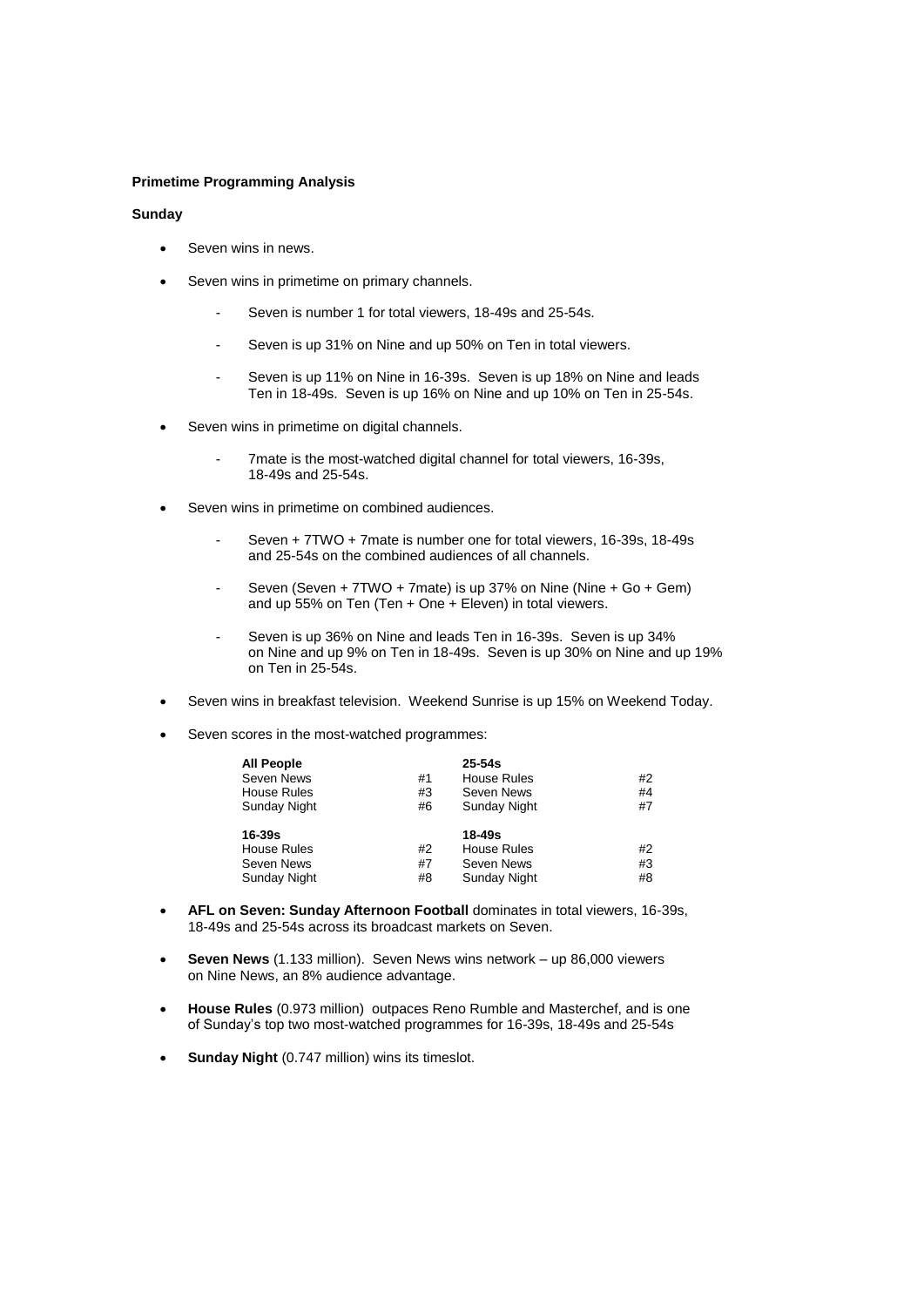### **Monday**

- Seven wins in news.
- Seven wins in breakfast television. Sunrise is up 23% on Today.
- Seven wins in morning television. The Morning Show is up 93% on Mornings.
- Seven wins in primetime on digital channels.
	- 7TWO is the most-watched digital channel for total viewers.
	- 7mate is the most-watched digital channel for 25-54s.
- Seven scores in the most-watched programmes:

| <b>All People</b>          |     | $25 - 54s$                 |     |
|----------------------------|-----|----------------------------|-----|
| Seven News                 | #1  | Seven News                 | #4  |
| Seven News - Today Tonight | #3  | <b>House Rules</b>         | #6  |
| <b>House Rules</b>         | #10 | Seven News - Today Tonight | #8  |
| $16-39s$                   |     | 18-49s                     |     |
| House Rules                | #3  | Seven News                 | #3  |
| Seven News                 | #4  | <b>House Rules</b>         | #4  |
| Home and Away              | #7  | Seven News - Today Tonight | #10 |
| Seven News - Today Tonight |     |                            |     |

- **AFL on Seven: Monday Afternoon Football** dominates in total viewers, 16-39s, 18-49s and 25-54s across its broadcast markets on Seven.
- **Seven News** (1.385 million). Seven News wins network up 151,000 viewers on Nine News, a 12% audience advantage.
- **Seven News – Today Tonight** (1.198 million). Seven News Today Tonight wins network
- **House Rules** (0.884 million) peaks at 1.088 million, outpaces Reno Rumble and is one of Monday's top four most-watched programmes for 16-39s and 18-49s.

### **Tuesday**

Seven scores in the most-watched programmes:

| <b>All People</b><br>Seven News<br>Seven News - Today Tonight<br><b>House Rules</b><br>Home and Away | #4<br>#7<br>#8<br>#10 | $25-54s$<br>House Rules<br>Ramsay's Kitchen Nightmares                | #2<br>#10      |
|------------------------------------------------------------------------------------------------------|-----------------------|-----------------------------------------------------------------------|----------------|
| 16-39s<br>House Rules<br>Home and Away                                                               | #2<br>#7              | 18-49s<br>House Rules<br>Ramsay's Kitchen Nightmares<br>Home and Away | #2<br>#8<br>#9 |

 **House Rules** (0.881 million peaks at 1.055 million, is up 32% on Reno Rumble and is one of Tuesday's top two most-watched programmes for 16-39s, 18-49s and 25-54s.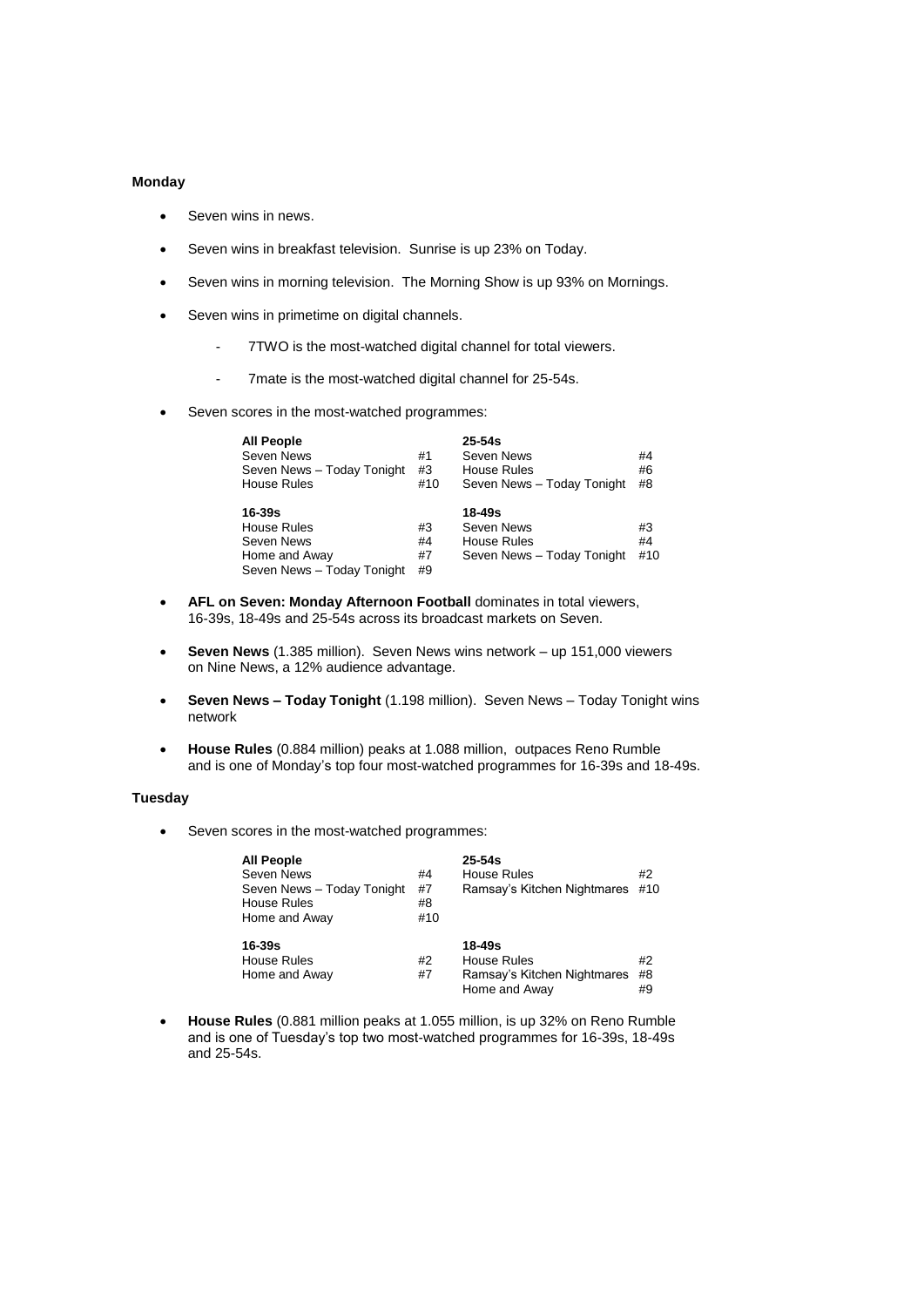### **Wednesday**

- Seven wins in primetime on primary channels.
	- Seven is number 1 for total viewers: up 10% on Nine and up 20% on Ten.
- Seven wins in primetime on digital channels.
	- 7TWO is the most-watched digital channel for total viewers.
	- 7mate is the most-watched digital channel for 18-49s and 25-54s.
- Seven wins in primetime on combined audiences.
	- Seven + 7TWO + 7mate is number one for total viewers on the combined audiences of all channels.
	- Seven + 7TWO + 7mate is up 18% on Nine + Go + Gem and up 29% on Ten + One + Eleven in total viewers.
- Seven wins in breakfast television. Sunrise is up 19% on Today.
- Seven wins in morning television. The Morning Show is up 30% on Mornings.
- Seven scores in the most-watched programmes:

| <b>All People</b>          |    | $25 - 54s$                 |     |
|----------------------------|----|----------------------------|-----|
| Seven News                 | #4 | <b>House Rules</b>         | #3  |
| Seven News - Today Tonight | #5 | Seven News - Today Tonight | #9  |
| <b>House Rules</b>         | #8 | <b>Criminal Minds</b>      | #10 |
|                            |    |                            |     |
| $16 - 39s$                 |    | $18 - 49s$                 |     |
|                            |    |                            |     |
| <b>House Rules</b>         | #2 | House Rules                | #2  |
| Home and Away              | #9 | Seven News - Today Tonight | #9  |

 **House Rules** (0.924 million) peaks at 1.156 million and is one of Wednesday's top two most-watched programmes for 16-39s and 18-49s.

### **Thursday**

- Seven wins in breakfast television. Sunrise leads Today.
- Seven wins in morning television. The Morning Show leads Mornings.
- Seven wins in primetime on digital channels.
	- 7TWO is the most-watched digital channel for total viewers.
	- 7mate is the most-watched digital channel for 16-39s.
- Seven scores in the most-watched programmes:

| <b>All People</b><br>Seven News<br>Seven News - Today Tonight<br>Home and Away | #4<br>#5<br>#8 | $25 - 54s$<br>Seven News<br>Seven News - Today Tonight<br>Home and Away | #5<br>#8<br>#9  |
|--------------------------------------------------------------------------------|----------------|-------------------------------------------------------------------------|-----------------|
| 16-39s<br>Home and Away                                                        | #5             | $18 - 49s$<br>Home and Away<br>Seven News<br>Seven News - Today Tonight | #6<br>#7<br>#10 |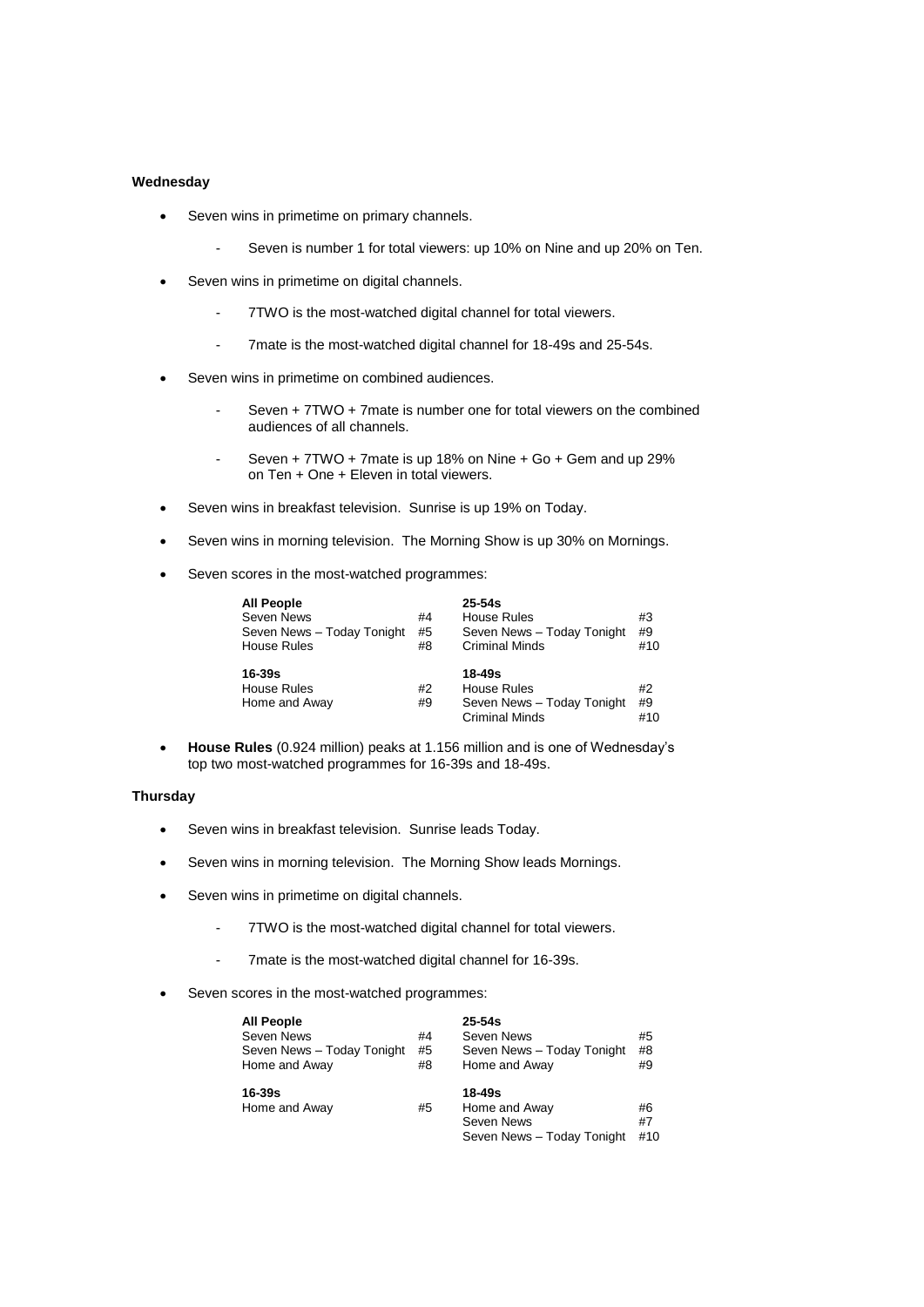#### **Friday**

- Seven wins in primetime on primary channels.
	- Seven is number 1 for total viewers, 16-39s, 18-49s and 25-54s.
	- Seven is up 28% on Nine and up 92% on Ten in total viewers.
	- Seven is up 34% on Nine and up 57% on Ten in 16-39s. Seven is up 32% on Nine and up 49% on Ten in 18-49s. Seven is up 22% on Nine and up 52% on Ten in 25-54s.
- Seven wins in primetime on combined audiences.
	- Seven + 7TWO + 7mate is number one for total viewers, 16-39s, 18-49s and 25-54s on the combined audiences of all channels.
	- Seven (Seven + 7TWO + 7mate) is up 16% on Nine (Nine + Go + Gem) and up 88% on Ten (Ten + One + Eleven) in total viewers.
	- Seven is up 5% on Nine and up 45% on Ten in 16-39s. Seven is up 3% on Nine and up 39% on Ten in 18-49s. Seven is up 3% on Nine and up 44% on Ten in 25-54s.
- Seven wins in breakfast television. Sunrise is up 29% on Today.
- Seven wins in morning television. The Morning Show is up 22% on Mornings.
- Seven scores in the most-watched programmes:

| <b>All People</b><br>Seven News<br>Seven News - Today Tonight<br>Better Homes and Gardens | #3<br>#5<br>#6 | $25 - 54s$<br>Better Homes and Gardens<br>Seven News<br>Seven News - Today Tonight   | #5<br>#6<br>#10 |
|-------------------------------------------------------------------------------------------|----------------|--------------------------------------------------------------------------------------|-----------------|
| $16 - 39s$<br>Better Homes and Gardens<br>AFL on Seven                                    | #3<br>#8       | $18 - 49s$<br>Better Homes and Gardens<br>AFL on Seven<br>Seven News - Today Tonight | #7<br>#9<br>#10 |

 **AFL on Seven: Friday Night Football** dominates in total viewers, 16-39s, 18-49s and 25-54s across its broadcast markets on Seven.

#### **Saturday**

- Seven wins in news.
- Seven wins in primetime on primary channels.
	- Seven is number 1 for total viewers, 16-39s, 18-49s and 25-54s.
	- Seven is up 40% on Nine and up 92% on Ten in total viewers.
	- Seven is up 78% on Nine and up 65% on Ten in 16-39s. Seven is up 58% on Nine and up 50% on Ten in 18-49s. Seven is up 40% on Nine and up 61% on Ten in 25-54s.
- Seven wins in primetime on digital channels.
	- 7mate is the most-watched digital channel for total viewers, 16-39s, 18-49s and 25-54s.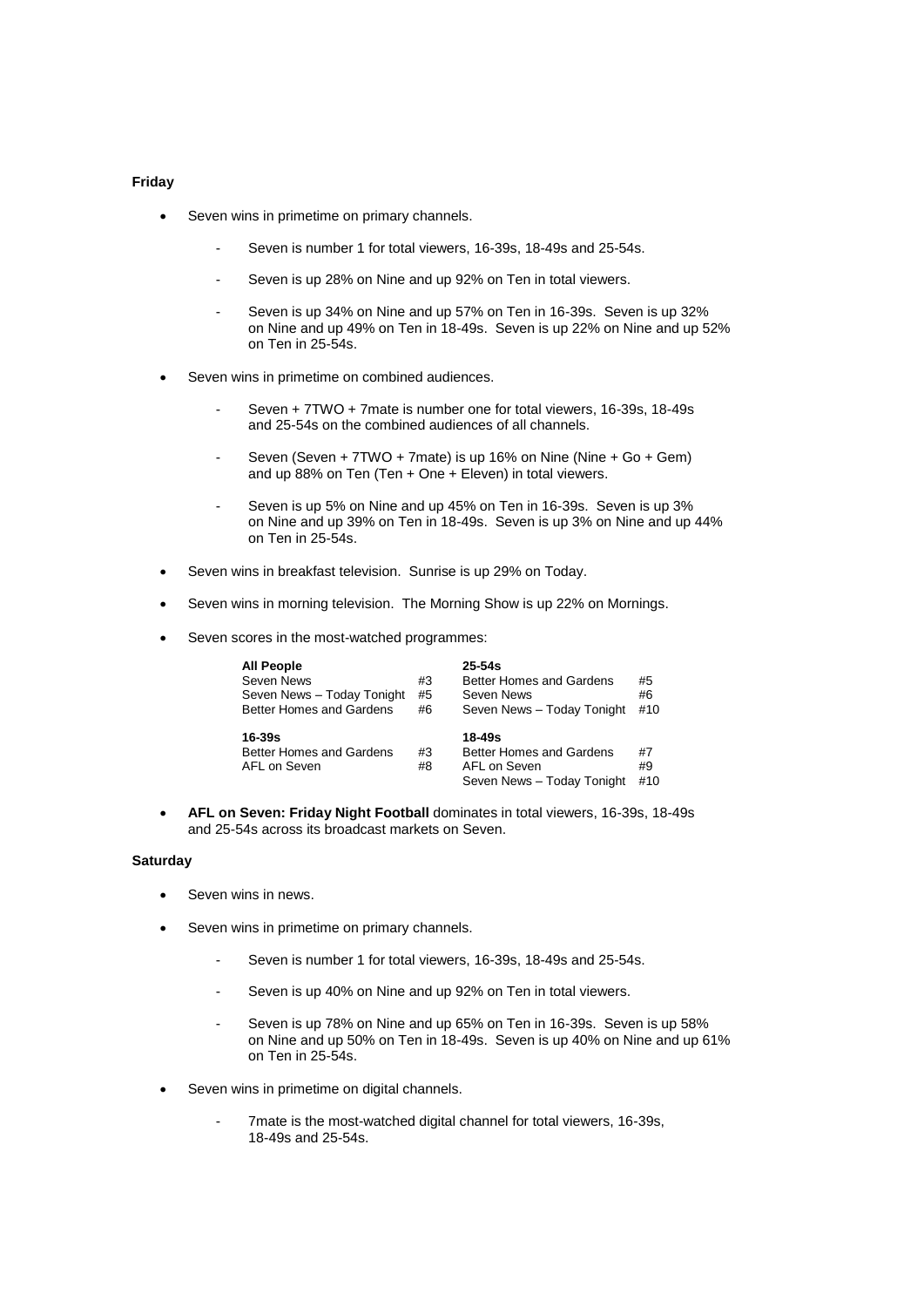- Seven wins in primetime on combined audiences.
	- Seven + 7TWO + 7mate is number one for total viewers, 16-39s, 18-49s and 25-54s on the combined audiences of all channels.
	- Seven (Seven + 7TWO + 7mate) is up 35% on Nine (Nine + Go + Gem) and up 92% on Ten (Ten + One + Eleven) in total viewers.
	- Seven is up 59% on Nine and up 64% on Ten in 16-39s. Seven is up 47% on Nine and up 47% on Ten in 18-49s. Seven is up 39% on Nine and up 58% on Ten in 25-54s.
- Seven wins in breakfast television. Weekend Sunrise is up 14% on Weekend Today.
- Seven scores in the most-watched programmes:

| <b>All People</b> |    | $25 - 54s$      |    |
|-------------------|----|-----------------|----|
| Seven News        | #1 | Seven News      | #1 |
| Despicable Me 2   | #9 | Despicable Me 2 | #4 |
|                   |    | AFL on Seven    | #9 |
| 16-39s            |    | 18-49s          |    |
| Despicable Me 2   | #1 | Seven News      | #2 |
| Seven News        | #4 | Despicable Me 2 | #4 |
| AFL on Seven      | #5 | AFL on Seven    | #5 |

- **Seven News** (0.948 million). Seven News wins network up 138,000 viewers on Nine News, a 17% audience advantage.
- **AFL on Seven: Saturday Night Football** dominates in total viewers, 16-39s, 18-49s and 25-54s across its broadcast markets on Seven – 26 share in total viewers, 31 share in 16-39s, 30 share in 18-49s and 29 share in 25-54s.
- **Saturday Night At The Movies: Despicable Me 2** dominates in 16-39s, 18-49s and 25-54s across its broadcast markets on Seven – 35 share in 16-39s, 29 share in 18-49s and 27 share in 25-54s.